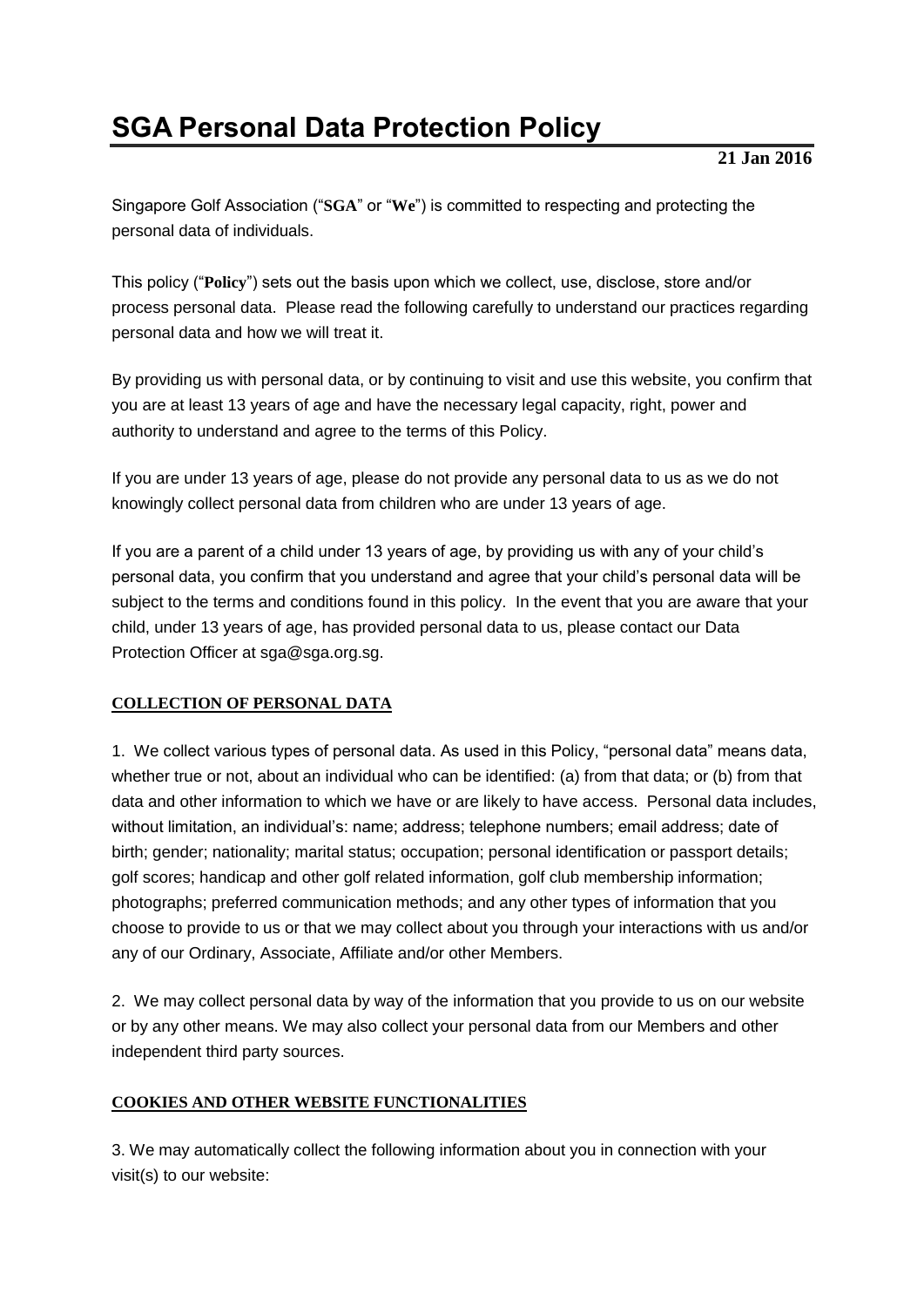• technical information, including the Internet Protocol (IP) address used to connect your computer to the Internet, your login information, browser type and version, time zone setting, browser plug-in types and versions, operating system and platform; and

• information about your visit, including the full Uniform Resource Locators (URL) visited; date and time of visit; products or services you viewed or searched for; page response times; download errors; length of visits to certain pages; page-interaction information (such as scrolling, clicks, and mouse-overs), and methods used to browse away from the page.

4. When you visit our website, we may assign your computer (or any other device) with cookies (which are small text files created on your computer or device), Local Shared Objects (also known as flash cookies, which can store data more complex than simple text) and Web Beacons (tiny graphics with a unique identifier that are placed in the code of a webpage) (collectively, "Cookies"). By accessing our website, you agree that we can place Cookies on your computer or device.

5. The Cookies that we place on your computer or device may be used to facilitate your access to our website, gather statistical data, and personalise your online experience. We currently use Cookies on our website for purposes including, but not limited to, detecting your web browser's multimedia capabilities, recognising you as a previous visitor and saving your website user preferences, maintaining login and password details on secure portions of the website, monitoring the traffic patterns of our website users, tracking which emails have been opened by you, and providing a unique identifier to your computer so that we can generate statistics regarding website usage.

6. You have the option of adjusting your browser settings to restrict or limit the use of various Cookies. However, if you choose to do so, the functionality of the website and your user experience may be affected.

#### **USE OF PERSONAL DATA COLLECTED**

7. We currently use and/or may in the future use your personal data for any purpose not prohibited by applicable law. This includes, but is not limited to, the following purposes:

• to verify your identity;

• to manage our records of your golf scores, handicap information and other player profile data which we may have about you;

• to communicate with you and to process and respond to your questions and comments;

• to process and review any applications that you may submit to us;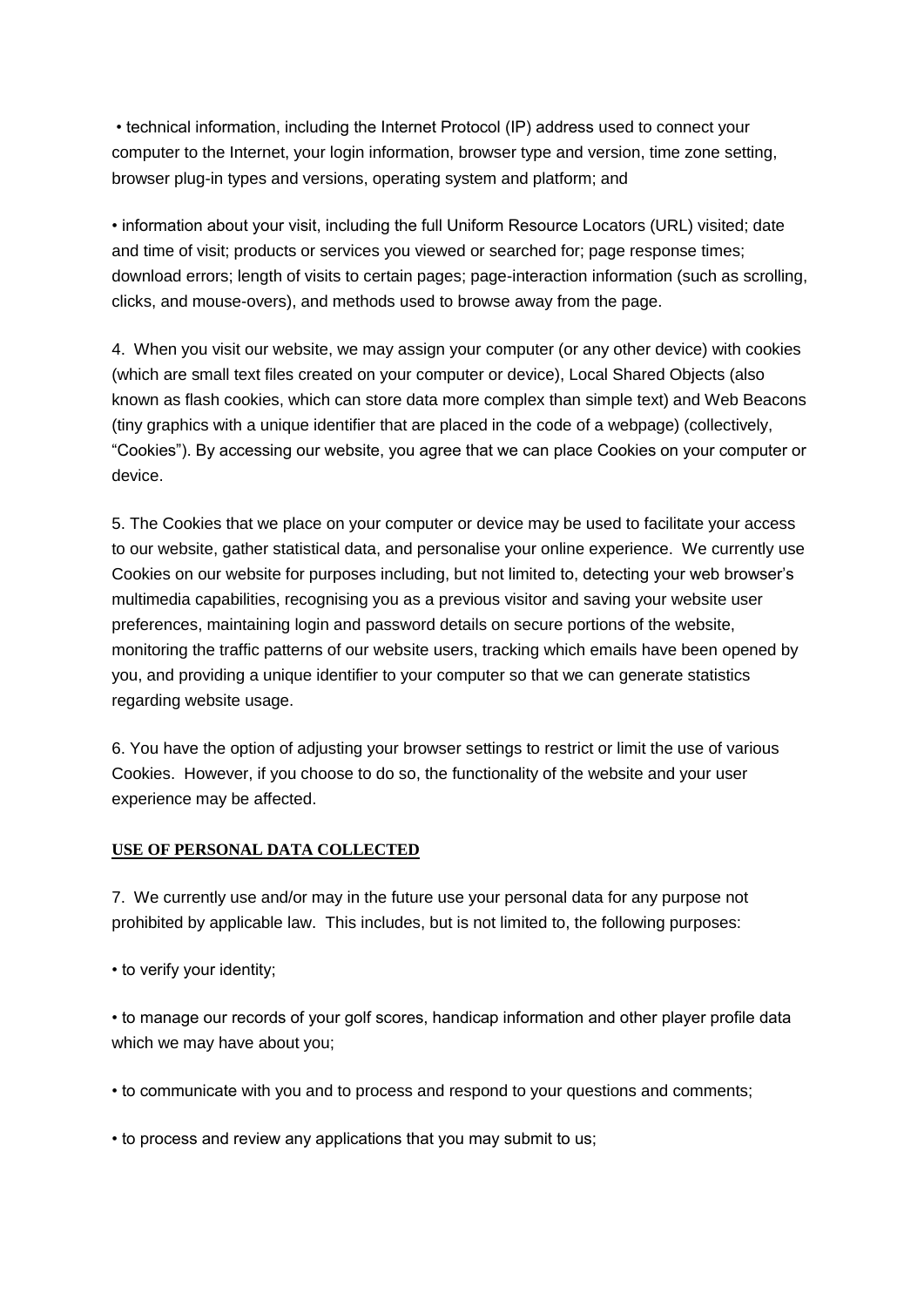• to contact you regarding any events or activities organised by us or with our involvement, including golf tournaments;

• to perform data analytics and generation of customised reports;

• to keep you informed of any latest developments, news and/or updates at SGA;

• to publish event photographs, annual reports, articles, membership and activity updates, publicity materials and/or other features on our website, in our magazine or other hardcopy;

• to select, evaluate and/or administer the ranking of golf players, including for players' participation in the national squad and/or development squad;

• to comply with a court order or other legal process or other statutory and/or regulatory requirements of any governmental and/or regulatory authorities;

• in exceptional circumstances, such as a national emergency, security concern, or other situation in which we in our sole discretion deem to be prudent; and

• any other purpose permitted by applicable law, or as may be described to you from time to time at the point of collection of your personal data.

(collectively, "Purposes")

## **SHARING OF PERSONAL DATA**

8. We may share your personal data (including your name, the club of which you are a member, photographs, golf scores, handicap information), with and among our Members, affiliated associations, service providers, prospective and/or current employees, Governing Council and Executive Board members, and relevant governmental and/or regulatory authorities, whether in Singapore or abroad, for the aforementioned Purposes. Some of your personal data may also be posted on our website.

#### **CENTRALISED HANDICAPPING SYSTEM**

9. While we make every effort to ensure that all content displayed on our website, including the Centralised Handicapping System, is accurate and complete, we provide the content for informative purposes and on an 'as is', 'as available' basis only without warranties of any kind either express or implied. Without limiting the foregoing, we do not warrant that the functions contained in or access to our website or other content will be timely, uninterrupted or error-free or without omission, that defects will be corrected, or that the website is free of viruses or other harmful components. We do not warrant or make any representations regarding the correctness,